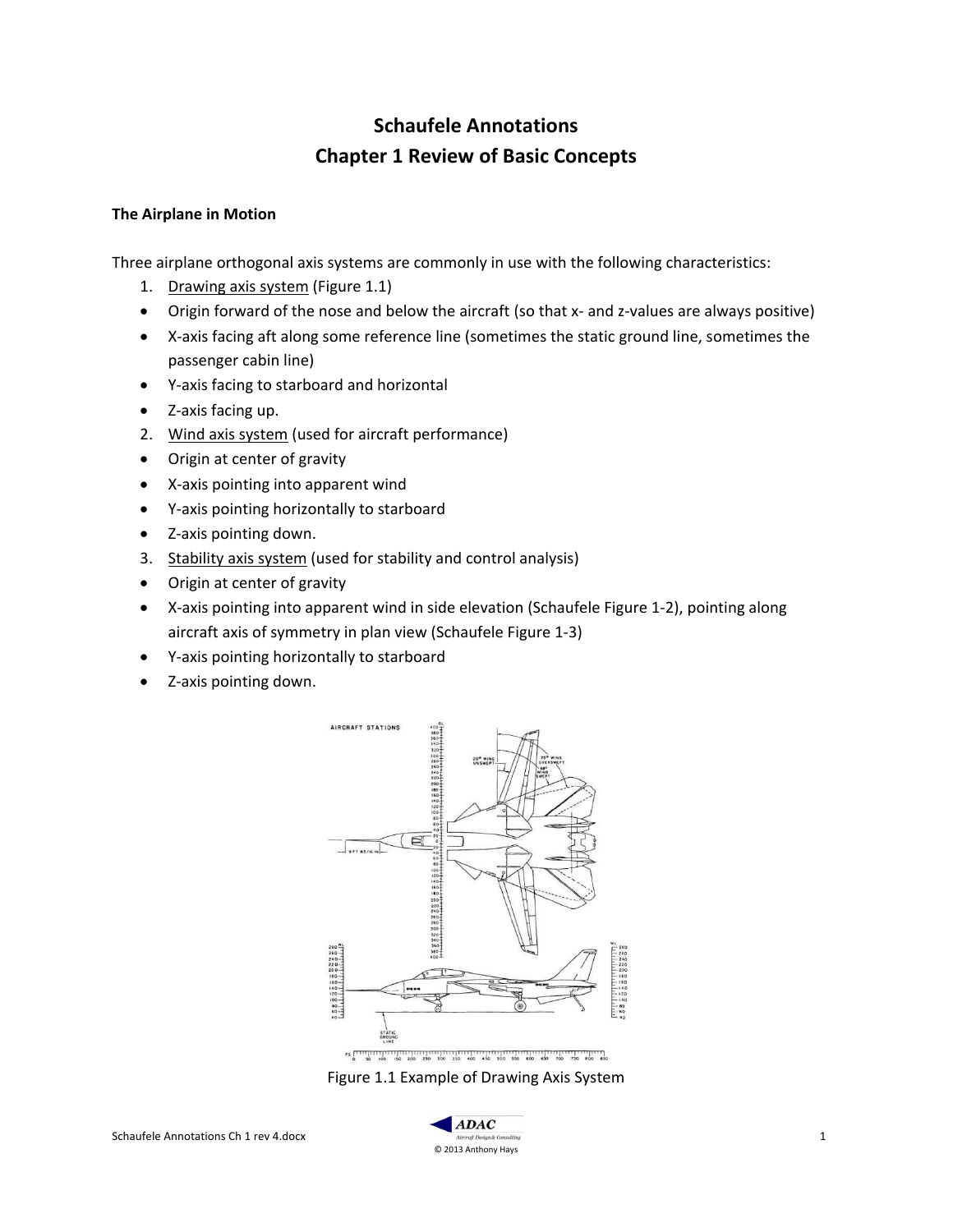Airplane drafting uses some terms that are adapted from naval architecture. In the drawing axis system the airplane may commonly be sectioned in three planes:

- 1. Y-Z plane: Sections are usually called fuselage stations (abbreviated as FS, see Figure 1-1), and the term is also applied to the cutting plane itself, as it is for the other two cutting planes.
- 2. X-Z plane: Sections of the outer mold line (OML) are called buttock (or butt) lines (abbreviated as BL).
- 3. Y-X plane: Sections of the OML are called waterlines (abbreviated as WL).

For supersonic-cruise airplanes, other cutting planes may be used, such as those lying on the Mach lines at the cruise condition.

The wing may also have its own set of reference axes. The issue is compounded by the fact that the wing is flexible, and the shape of the wing is determined by the g-loading, aerodynamic loading and amount of fuel in the wing.

In the stability axis system, the inconsistency in the way that the X-axis is defined between the horizontal and vertical planes (pointing into the apparent wind in side elevation, but attached to the airplane in plan view), results in a similar inconsistency in the sign of stable static stability derivatives. In pitch, C<sub>m<sub>α</sub> must be negative for a stable configuration, whereas in yaw C<sub>ng</sub> must be positive for stability.</sub>

For aerodynamic analysis, forces and moments may be referenced to the wing section quarter-chord for wing section data, or the quarter-chord of the mean aerodynamic chord (m.a.c.) for wing data. This is usually very close to the section or wing aerodynamic center. It may also be used as the origin for airplane reference axes, because for an airplane with a conventionally-located horizontal stabilizer, the reference center of gravity is often located close to the wing quarter-chord. This will be discussed in more detail in Chapter 4.

## **Airplane Drag Curve (Drag Polars)**

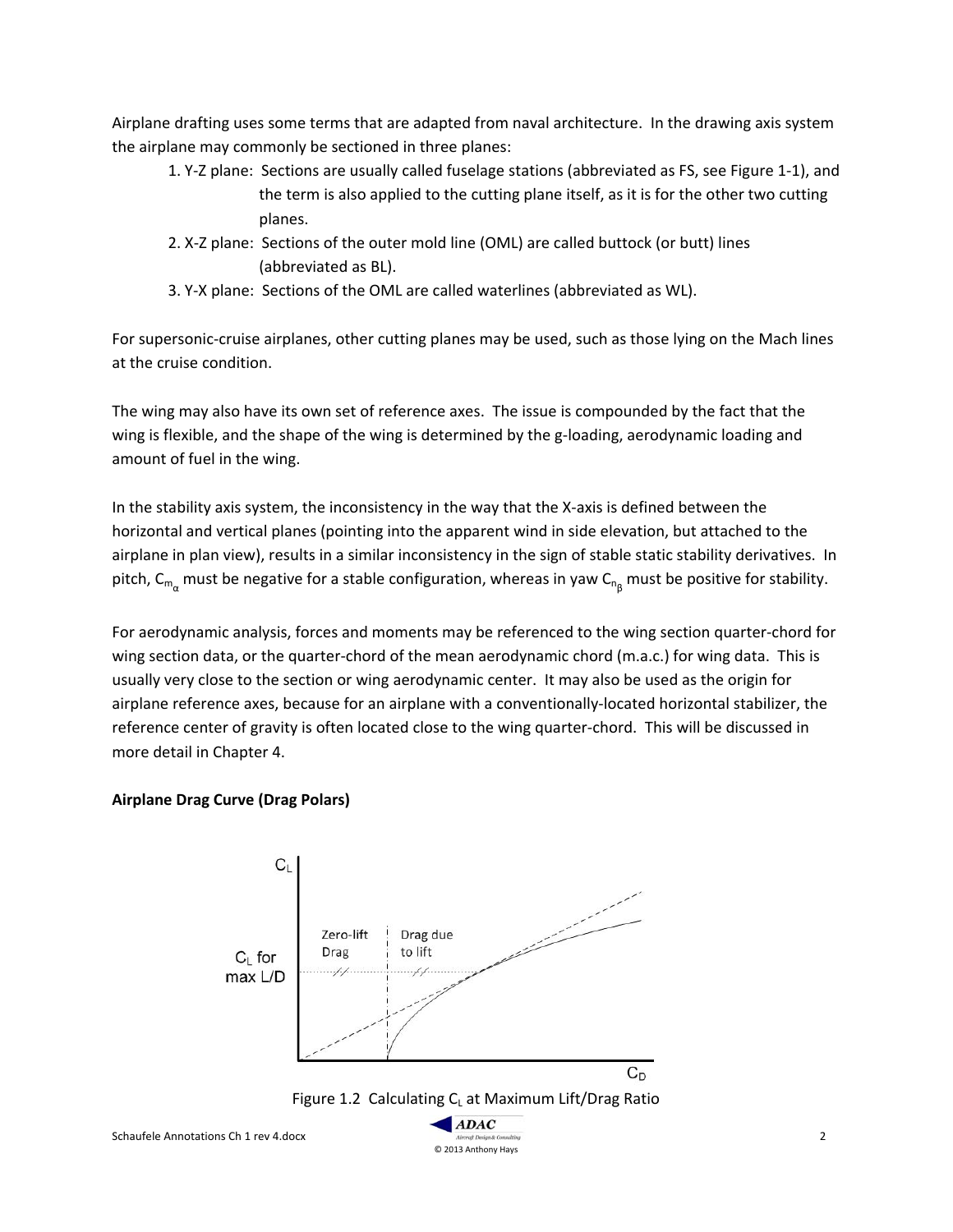Ignoring compressibility effects, an aircraft drag polar (Figure 1.2) may be approximated as:

$$
C_{D} = C_{D_0} + K C_L^2
$$
 Eq. 1.1

The point on the polar where  $C_l/C_D$  is maximized is where the tangent from the origin touches the curve, i.e., where the gradient of the tangent from the origin equals the gradient of the curve. Thus:

$$
\frac{C_{D}}{C_{L}} = \frac{dC_{D}}{dC_{L}}
$$
 Eq. 1.2

Differentiating Eq. 1.1:  $\frac{dC_{D}}{dC_{D}}$  $dC_{\mathsf{L}}$  $IC_{\scriptscriptstyle{\rm D}}$  $= 2KC_1$  Eq. 1.3

Thus 
$$
\frac{C_{D}}{C_{L}} = 2KC_{L}
$$
 or  $C_{D} = 2KC_{L}^{2}$  Eq. 1.4

Inserting this back into Eq. 1.1 we have  $\,C_{_{D_0}} = KC_L^2\,$  , i.e., at the location on the polar where  $C_L/C_D$  is maximized, zero-lift drag is equal to drag due to lift.

For the condition of maximum L/D: 
$$
C_L = \sqrt{\frac{C_{D_0}}{K}}
$$
 Eq. 1.5

and 
$$
\left(\frac{L}{D}\right)_{max} = \frac{1}{2\sqrt{KC_{D_0}}}
$$
 Eq. 1.6

This is the condition for optimum endurance (e.g., when loitering), and related to the condition for maximum range, which is usually at a slightly lower C<sub>L</sub> for which  $\frac{L}{D}$  $\frac{L}{D} = 0.866 \left( \frac{L}{D} \right)$  $\int$  L  $\bigg\}$ max . This latter condition arises from the requirement to maximize V(L/D) in the Breguet range equation, which will be discussed in a later chapter.

## **Mach Number Effects on Lift and Drag Curves**

On page 22 Schaufele states that the gradient of the lift curve increases with Mach number by a factor of  $\frac{1}{\sqrt{1-M^2}}$  (the Prandtl-Glauert transformation), where M is the free-stream Mach number. This is true of a wing section, but not for a wing, and then only up to about  $M = 0.8$ . For a swept wing, the increase in the gradient of the lift curve is only about 60% of the value predicted by the Prandtl-Glauert transformation, as shown in Fig. 1.3. The DATCOM (Ref. 1.1) value is much closer to the experimental data.